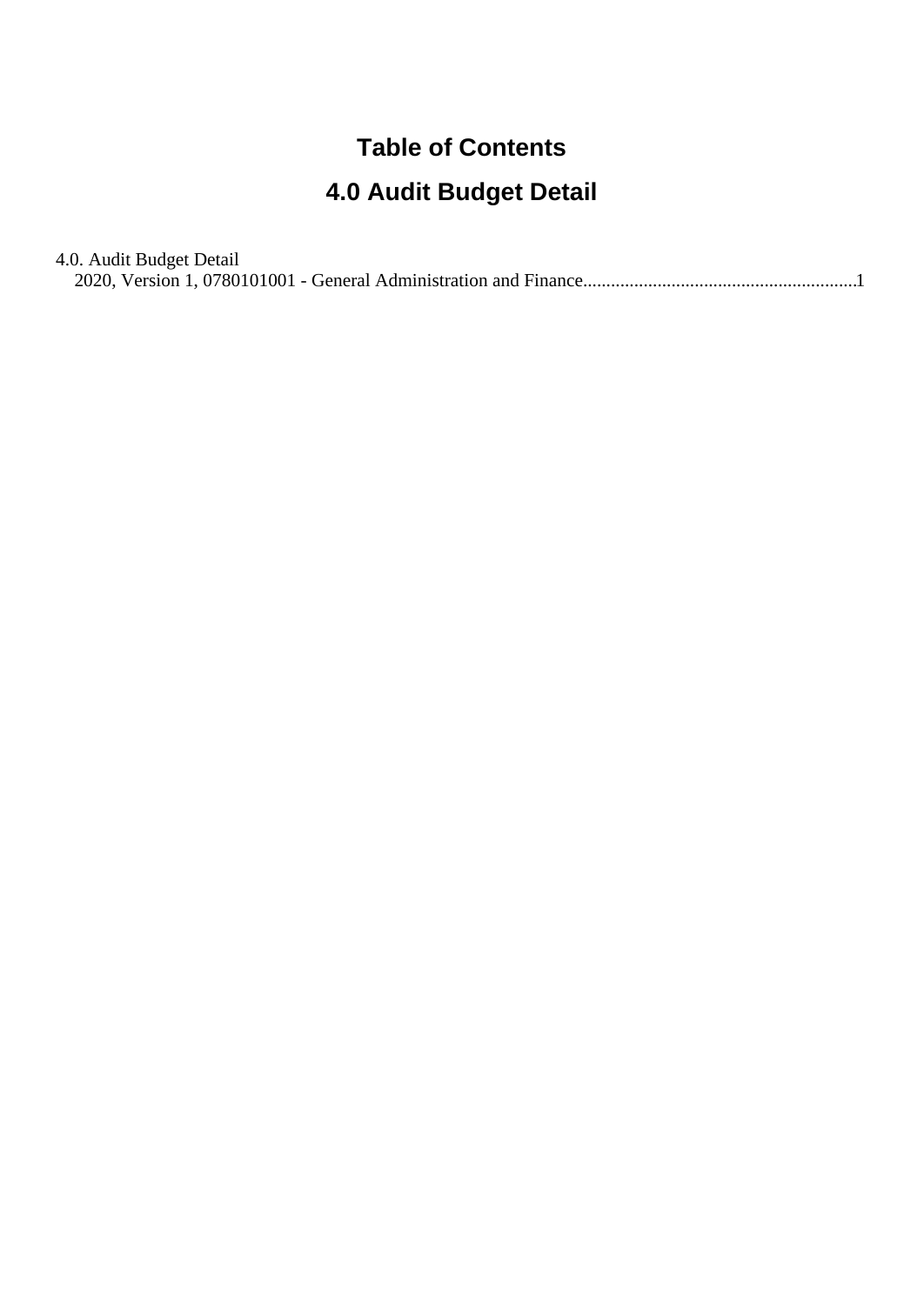<span id="page-1-0"></span>

| 0780101001 - General Administration and Finance                              | 188,084,732 |
|------------------------------------------------------------------------------|-------------|
| 11001 - Central GoG & CF                                                     | 188,084,732 |
| 460101 - 16.5 Substantially reduce corruption and bribery in all their forms | 151,852,210 |
| 07801 - Management and Adminstration                                         | 151,852,210 |
| 07801001 - Management and Adminstration                                      | 151,852,210 |
| <b>Unspecified Project</b>                                                   | 151,852,210 |
| 078001 - Investigation                                                       | 105,365,082 |
| 22101 - Materials and Office Consumables                                     | 1,210,000   |
| 2210101 - Printed Material and Stationery                                    | 360,000     |
| 2210103 - Refreshment Items                                                  | 300,000     |
| 2210104 - Medical Supplies                                                   | 150,000     |
| 2210113 - Feeding Cost                                                       | 200,000     |
| 2210114 - Rations                                                            | 200,000     |
| 22102 - Utilities                                                            | 2,650,000   |
| 2210201 - Electricity charges                                                | 1,200,000   |
| 2210202 - Water                                                              | 300,000     |
| 2210203 - Telecommunications                                                 | 1,000,000   |
| 2210204 - Postal Charges                                                     | 50,000      |
| 2210207 - Fire Fighting Accessories                                          | 100,000     |
| 22103 - General Cleaning                                                     | 100,000     |
| 2210301 - Cleaning Materials                                                 | 100,000     |
| 22104 - Rentals/Lease                                                        | 20,300,000  |
| 2210401 - Office Accommodations                                              | 20,000,000  |
| 2210402 - Residential Accommodations                                         | 250,000     |
| 2210404 - Hotel Accommodations                                               | 50,000      |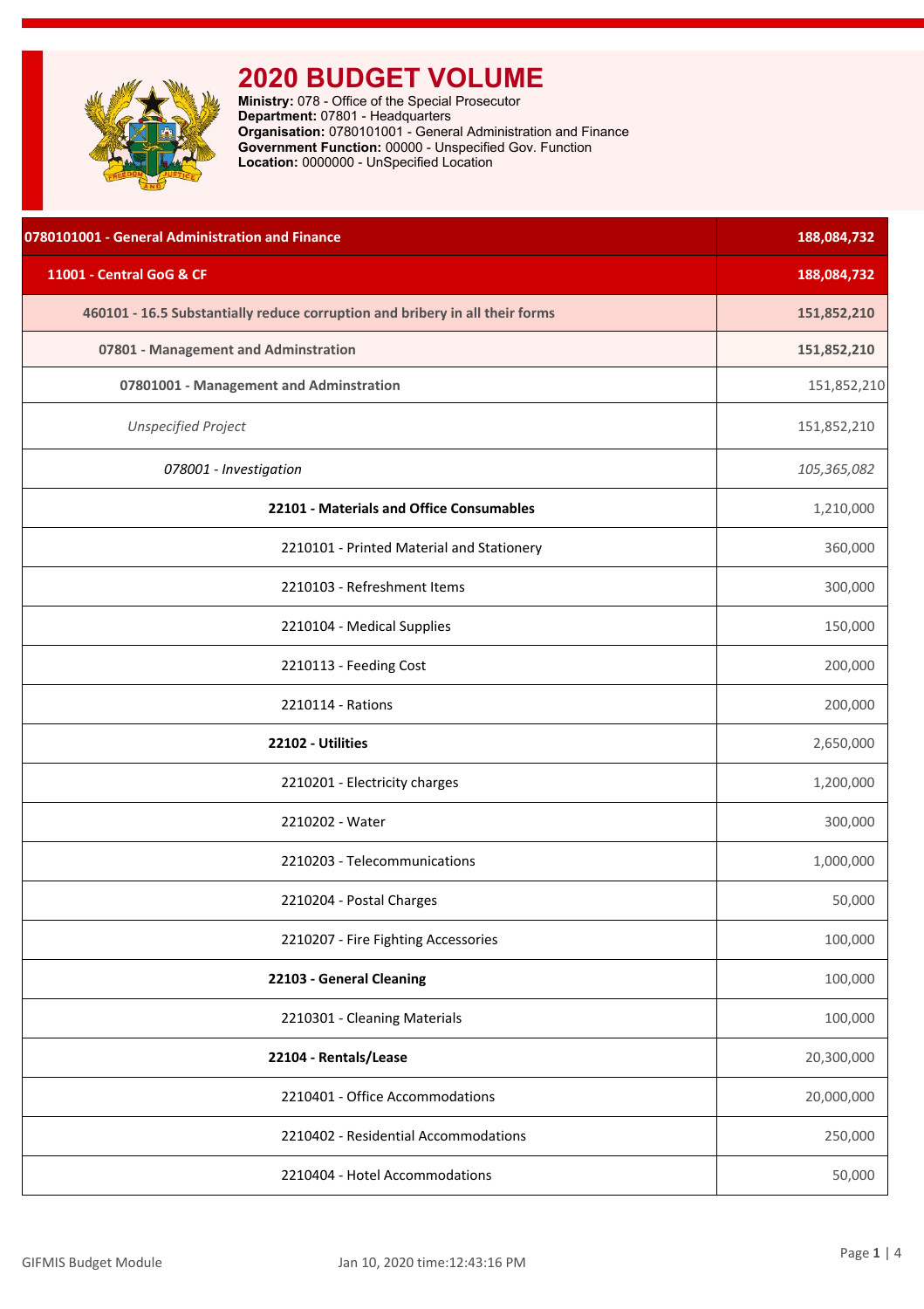

| 22105 - Travel and Transport                                    | 10,480,000 |
|-----------------------------------------------------------------|------------|
| 2210501 - Overseas Medical Treatments                           | 2,000,000  |
| 2210502 - Maintenance and Repairs - Official Vehicles           | 700,000    |
| 2210503 - Fuel and Lubricants - Official Vehicles               | 1,900,000  |
| 2210505 - Running Cost - Official Vehicles                      | 100,000    |
| 2210510 - Other Night allowances                                | 80,000     |
| 2210511 - Local travel cost                                     | 600,000    |
| 2210512 - Mileage Allowance                                     | 600,000    |
| 2210513 - Local Hotel Accommodation                             | 1,500,000  |
| 2210514 - Foreign Travel- Per Diem                              | 1,500,000  |
| 2210515 - Foreign Travel Cost and Expenses                      | 1,500,000  |
| 22106 - Repairs and Maintenance                                 | 600,000    |
| 2210605 - Maintenance of Machinery and Plant                    | 100,000    |
| 2210622 - Maintenance of Computer Software                      | 500,000    |
| 22107 - Training, Seminar and Conference Cost                   | 3,300,000  |
| 2210707 - Recruitment Expenses                                  | 1,000,000  |
| 2210709 - Seminars/Conferences/Workshops - Domestic             | 600,000    |
| 2210710 - Staff Development                                     | 600,000    |
| 2210711 - Public Education and Sensitization                    | 1,100,000  |
| 22108 - Consultancy Expenses                                    | 18,989,765 |
| 2210801 - Local Consultants Fees                                | 3,989,765  |
| 2210802 - External Consultants Fees                             | 10,000,000 |
| 2210803 - Other Consultancy Expenses                            | 5,000,000  |
| 2821 - Current (Miscellaneous other expense) - General Expenses | 22,111,223 |
| 2821014 - Special Operations (NSC)                              | 22,111,223 |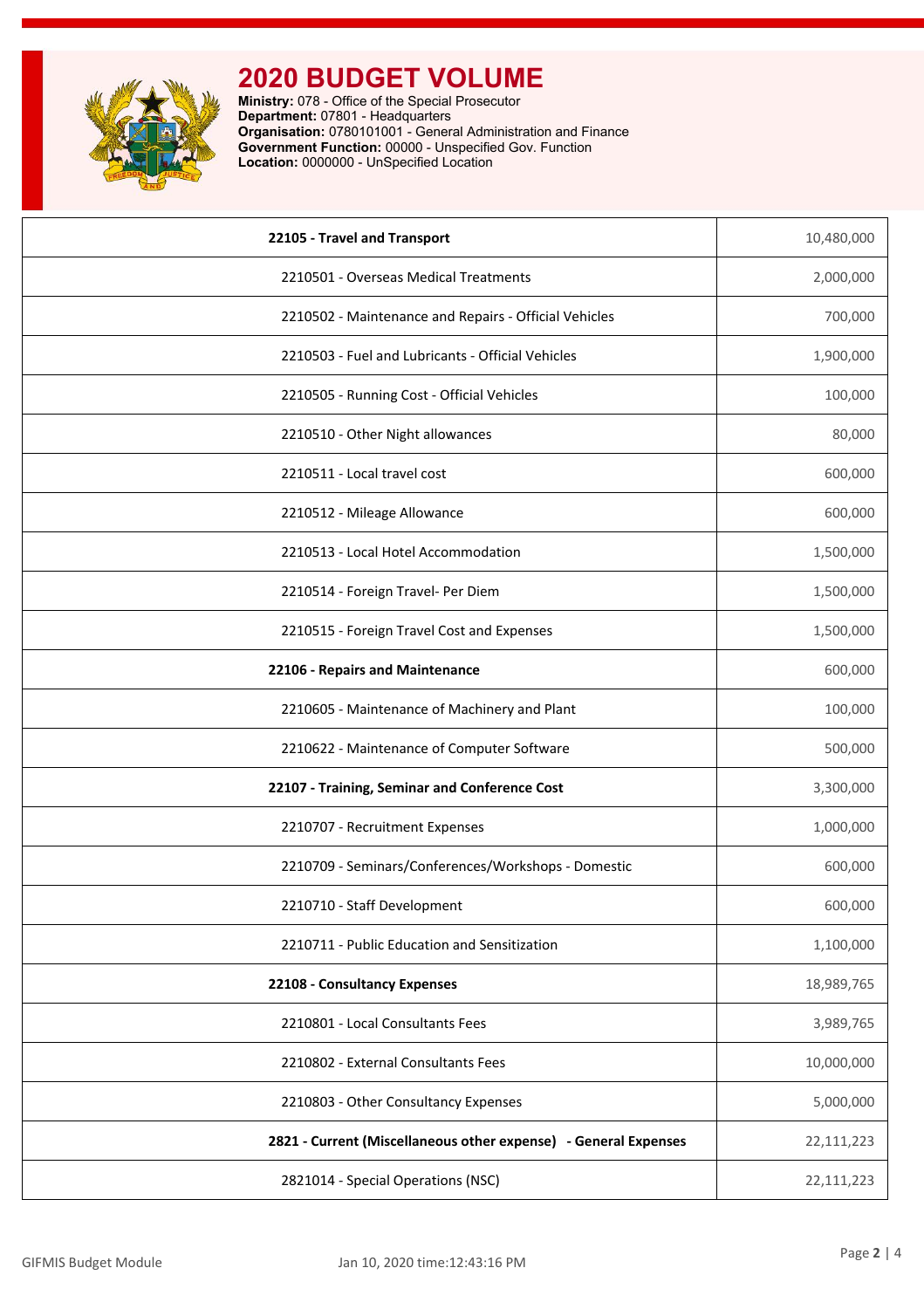

| 31111 - Residential Buildings                                   | 500,000    |
|-----------------------------------------------------------------|------------|
| 3111153 - WIP - Bungalows/Flat                                  | 500,000    |
| 31112 - Nonresidential buildings                                | 5,124,094  |
| 3111205 - School Buildings                                      | 5,124,094  |
| 31122 - Other machinery and equipment                           | 20,000,000 |
| 3112216 - Security Equipment                                    | 20,000,000 |
| 078002 - Prosecution                                            | 46,487,128 |
| 2821 - Current (Miscellaneous other expense) - General Expenses | 12,111,223 |
| 2821014 - Special Operations (NSC)                              | 12,111,223 |
| 31121 - Transport equipment                                     | 10,000,000 |
| 3112101 - Motor Vehicle                                         | 10,000,000 |
| 31122 - Other machinery and equipment                           | 23,000,000 |
| 3112204 - Networking and ICT Equipments                         | 5,000,000  |
| 3112208 - Computers and Accessories                             | 5,000,000  |
| 3112211 - Office Equipment                                      | 8,000,000  |
| 3112213 - Communication equipment                               | 5,000,000  |
| 31131 - Infrastructure Assets                                   | 1,375,906  |
| 3113108 - Furniture and Fittings                                | 1,375,906  |
| <b>Unspecified Policy</b>                                       | 36,232,522 |
| 07801 - Management and Adminstration                            | 21,185,431 |
| 07801001 - Management and Adminstration                         | 21,185,431 |
| <b>Unspecified Project</b>                                      | 21,185,431 |
| <b>Unspecified Operations</b>                                   | 21,185,431 |
| 21112 - Other Allowances                                        | 21,185,431 |
| 2111213 - Watchman Allowance                                    | 221,612    |